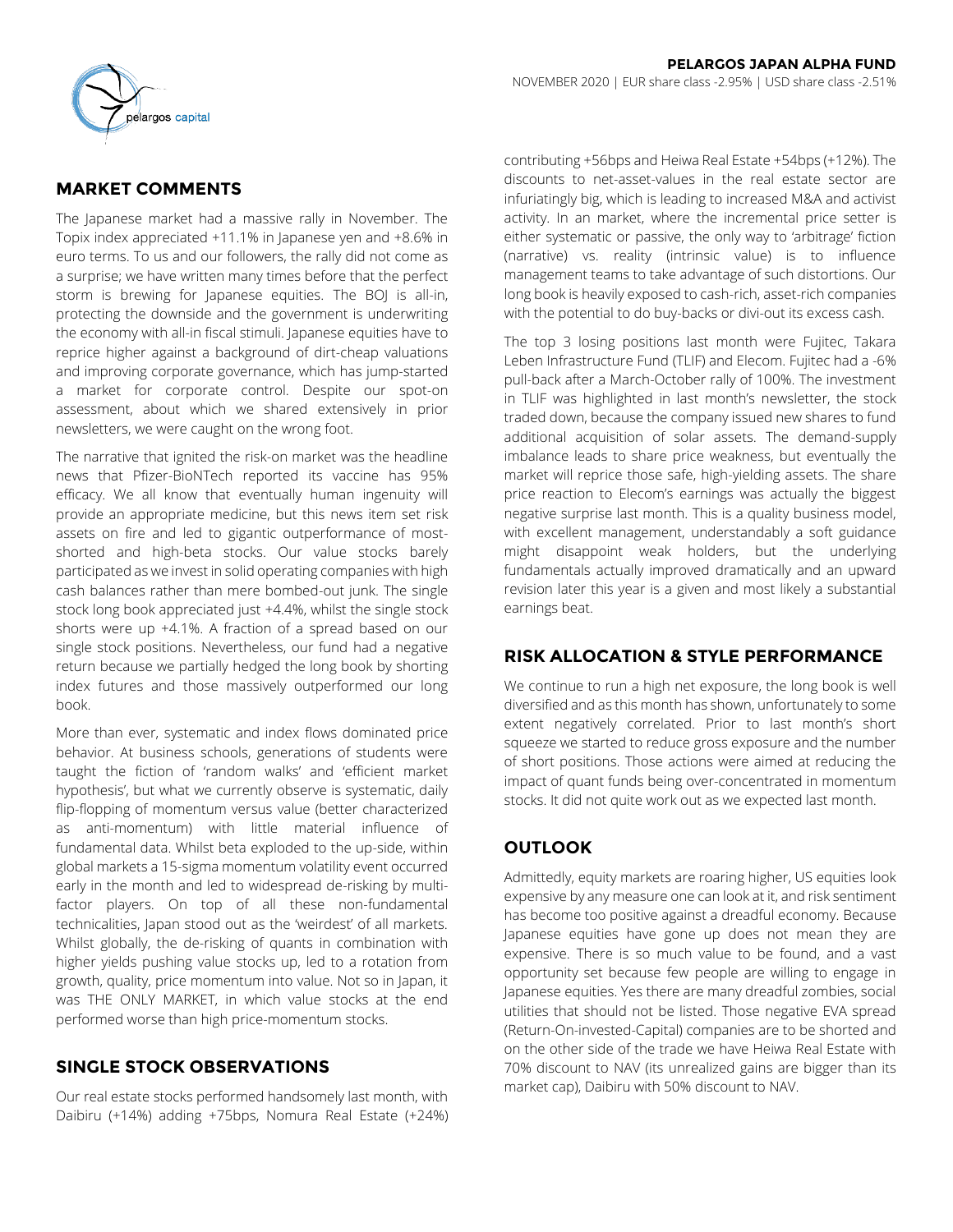

## **PELARGOS JAPAN ALPHA FUND**

NOVEMBER 2020 | EUR share class -2.95% | USD share class -2.51%

# **FUND CHARTS AND FACTS**



### **TOP 5 GROSS POSITIONS**

| DAIBIRU CORP                 | Volatility (ex-ante; 3 months daily data) |
|------------------------------|-------------------------------------------|
| HEIWA REAL ESTATE CO LTD     | Beta (ex-ante)                            |
| CANADIAN SOLAR INFRASTRUCTUR | Sharpe Ratio                              |
| FUJITEC CO LTD               | Sortino Ratio                             |
| TAKARA LEBEN INFRASTRUCTURE  | <b>Sterling Ratio</b>                     |
|                              |                                           |

## **TOP 5 MOVERS**

|                             |                   | Max Drawdown (monthly)               |       |          | 13.5%                |       |
|-----------------------------|-------------------|--------------------------------------|-------|----------|----------------------|-------|
| <b>TOP 5 MOVERS</b>         | Annualized Return |                                      | 3.70% |          |                      |       |
| DAIBIRU CORP                | 0.75%             |                                      |       |          |                      |       |
| NOMURA REAL ESTATE HOLDINGS | 0.56%             | <b>SECTOR EXPOSURES (IN PERCENT)</b> |       |          |                      |       |
| HEIWA REAL ESTATE CO LTD    | 0.54%             |                                      | suo.  |          |                      | Gross |
| SBI HOLDINGS INC            | 0.35%             |                                      |       | Shor     | $\frac{1}{\sqrt{2}}$ |       |
| SHINKO ELECTRIC INDUSTRIES  | 0.34%             | <b>Consumer Discretionary</b>        |       | $7 - 17$ | $-Q$                 | 24    |
|                             |                   | Consumer Staples                     |       |          | $-4$                 | 6     |
|                             |                   |                                      |       |          |                      |       |

| FUJITEC CO LTD               | $-0.50\%$ | <b>Financials</b>      | 4 -3 1 7        |  |
|------------------------------|-----------|------------------------|-----------------|--|
| TAKARA I FBFN INFRASTRUCTURF | $-0.45%$  | Health Care            | $2 - 7 - 6$ 9   |  |
| FLECOM COLTD                 | $-0.39\%$ | Industrials            | 42 -15 26 57    |  |
| OKAMOTO INDUSTRIES INC       | $-0.30\%$ | Information Technology | 27 -8 18 35     |  |
| <b>TOSHIBA TEC CORP</b>      | $-0.29%$  | Materials              | $10 - 3 = 6$ 13 |  |

### **FUND PERFORMANCE\* GENERAL STATISTICS**

|                                                          | 11511'          | $F11K^{\prime\prime}$ | % Return iong DOOK  |
|----------------------------------------------------------|-----------------|-----------------------|---------------------|
| Month to date performance                                | $-2.51%$        | $-2.95%$              | % Return short book |
| Year to date performance                                 | 1.07%           | $-0.14%$              | # Long stocks       |
| Inception to date performance                            | 8.53%           | 56.48%                | # Short stocks      |
| *based on share class B EUR, ^based on share class C USD | % Long stocks 1 |                       |                     |

### **FUND FACTS\***

| Fund size in mln EUR  | 138.46 | Turnover as % NAV |
|-----------------------|--------|-------------------|
| Fund size in mln USD  | 165.15 | 300%              |
| Firm size in mln FUR  | 169.57 | 250%              |
| Firm size in mln USD. | 202.26 | 200%<br>10001     |

## **RISK STATISTICS**

| Firm size in mln FUR                      | 169.57 |
|-------------------------------------------|--------|
| Firm size in mln USD                      | 202.26 |
|                                           |        |
| <b>RISK STATISTICS</b>                    |        |
| Net Exposure                              | 67%    |
| Gross Exposure                            | 205%   |
| Volatility (ex-ante; 3 months daily data) | 9%     |
| Beta (ex-ante)                            | 0.17   |
| Sharpe Ratio                              | 0.53   |
| Sortino Ratio                             | 0.85   |
| <b>Sterling Ratio</b>                     | 0.27   |
| Max Drawdown (monthly)                    | 13.5%  |
| Annualized Return                         | 3.70%  |

### **SECTOR EXPOSURES (IN PERCENT)**

| <b>DAIBIRU CORP</b>               | 0.75%                                |                               |      |           |          |          |  |
|-----------------------------------|--------------------------------------|-------------------------------|------|-----------|----------|----------|--|
| NOMURA REAL ESTATE HOLDINGS       | <b>SECTOR EXPOSURES (IN PERCENT)</b> |                               |      |           |          |          |  |
| HEIWA REAL ESTATE CO LTD          | 0.54%                                |                               | -ong | Short     |          | Gross    |  |
| SBI HOLDINGS INC                  | 0.35%                                |                               |      |           | Net      |          |  |
| <b>SHINKO ELECTRIC INDUSTRIES</b> | 0.34%                                | Consumer Discretionary        |      | $7 - 17$  | $-9$     | 24       |  |
|                                   |                                      | Consumer Staples              |      | -5        | $-4$     | 6        |  |
| <b>TOP 5 SHAKERS</b>              |                                      | Energy                        | 14   | $\bigcap$ | 14       | 14       |  |
| <b>FUIITEC CO LTD</b>             | $-0.50%$                             | Financials                    | 4    | $-3$      |          | 7        |  |
| TAKARA LEBEN INFRASTRUCTURE       | $-0.45%$                             | <b>Health Care</b>            |      | $-7$      | -6       | 9        |  |
| ELECOM CO LTD                     | $-0.39%$                             | Industrials                   | 42   | $-15$     | 26       | 57       |  |
| OKAMOTO INDUSTRIES INC            | $-0.30%$                             | Information Technology        | 27   | $-8$      | 18       | 35       |  |
| <b>TOSHIBA TEC CORP</b>           | $-0.29%$                             | Materials                     | 10   | -3        | 6        | 13       |  |
|                                   |                                      | Real Estate                   | 25   | $-1$      | 24       | 26       |  |
|                                   |                                      | <b>Communication Services</b> | 3    | -6        | -3       | 9        |  |
|                                   |                                      | Utilities                     |      | $\Omega$  | $\Omega$ | $\Omega$ |  |
|                                   |                                      |                               |      |           |          |          |  |

|          |                      | <b>GENERAL STATISTICS</b>               |                  |
|----------|----------------------|-----------------------------------------|------------------|
| USD^     | $EUR*$               | % Return long book                      | 4.43%            |
| $-2.51%$ | $-2.95%$             | % Return short book                     | 4.08%            |
| 1.07%    | $-0.14%$             | # Long stocks                           | 65               |
| 8.53%    | 56.48%               | # Short stocks                          | 12               |
|          | on share class C USD | % Long stocks 1                         | 54%              |
|          |                      | % Short stocks J                        | 42%              |
|          |                      | # Up days / Down days                   | $6/15$           |
|          | 138.46               | Turnover as % NAV                       | 85%              |
|          | 165.15<br>169.57     | 300%<br>250%                            | 80%<br>60%       |
|          | 202.26               | 200%<br>150%<br>100%<br>50%             | 40%<br>20%<br>0% |
|          | 67%                  | 0%                                      | $-20%$           |
|          | 205%                 | $-50%$<br>$-100%$                       | $-40%$           |
| ata)     | 9%                   | $-150%$                                 | $-60%$           |
|          | 0.17                 |                                         |                  |
|          | 0.53                 | 10-12-12-12-12-12-12-12-12-12-12-12     |                  |
|          | 0.85                 |                                         |                  |
|          | 0.27                 | Long Exposure <b>The Short Exposure</b> |                  |
|          | 13.5%                | Gross Exposure - Net Exposure           |                  |
|          |                      |                                         |                  |